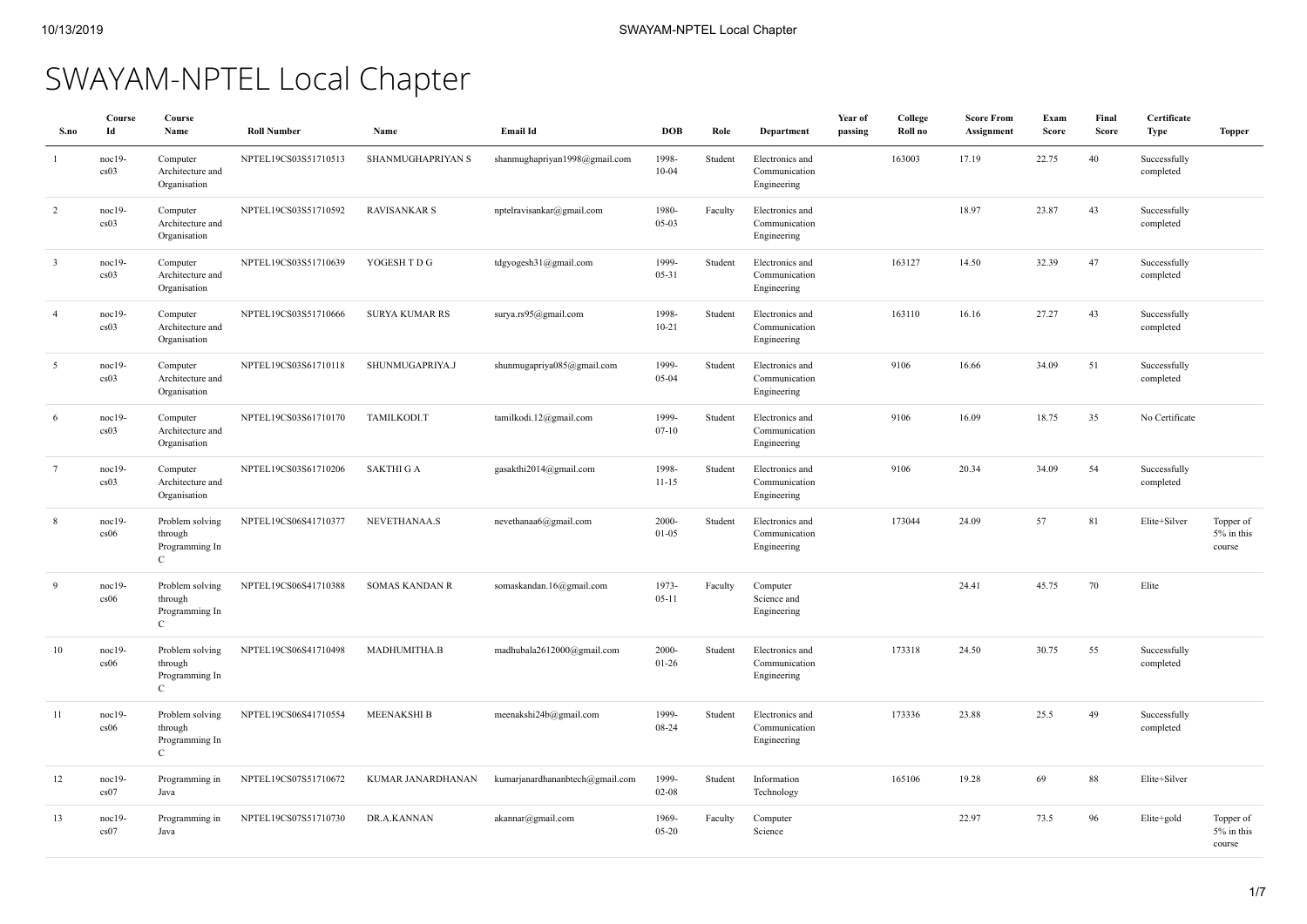| S.no   | Course<br>Id     | Course<br>Name                                                | <b>Roll Number</b>   | Name                          | <b>Email Id</b>             | <b>DOB</b>         | Role    | Department                                      | Year of<br>passing | College<br>Roll no | <b>Score From</b><br>Assignment | Exam<br>Score | Final<br>Score | Certificate<br><b>Type</b> | <b>Topper</b>                     |
|--------|------------------|---------------------------------------------------------------|----------------------|-------------------------------|-----------------------------|--------------------|---------|-------------------------------------------------|--------------------|--------------------|---------------------------------|---------------|----------------|----------------------------|-----------------------------------|
| 14     | noc19-<br>cs07   | Programming in<br>Java                                        | NPTEL19CS07S61710269 | <b>KEERTHIGA AG</b>           | allukeerthiga@gmail.com     | 1998-<br>$10 - 30$ | Student | Computer<br>Science and<br>Engineering          |                    | 9106               | 16.22                           | 46.5          | 63             | Elite                      |                                   |
| 15     | noc19-<br>cs10   | Programming In<br>$C++$                                       | NPTEL19CS10S11540004 | КАМАТСНІ С                    | kamatchimk1512@gmail.com    | 1998-<br>06-01     | Student | Others                                          |                    | 188301             | 21.75                           | 13.13         | 42             | Successfully<br>completed  |                                   |
| 16     | noc19-<br>cs10   | Programming In<br>$C++$                                       | NPTEL19CS10S21540066 | MUTHUKUMAR P                  | muthukumar15bca90@gmail.com | 1997-<br>$12 - 11$ | Student | Others                                          |                    | 188002             | 20                              | 22.5          | 60             | Successfully<br>completed  |                                   |
| 17     | noc19-<br>cs10   | Programming In<br>$C++$                                       | NPTEL19CS10S21540004 | KINGSLIN JAWAHAR N.S          | kingslinzoe78@gmail.com     | 1997-<br>$11 - 14$ | Student | Others                                          |                    | 188003             | 22                              | 11.25         | 51             | Successfully<br>completed  |                                   |
| 18     | noc19-<br>cs10   | Programming In<br>$C++$                                       | NPTEL19CS10S11540158 | R.UMA MAHESWARI               | uma05raj@gmail.com          | 1978-<br>$11-06$   | Faculty | Computer<br>Science                             |                    |                    | 22.5                            | 38.75         | 79             | Silver                     | Topper of<br>5% in this<br>course |
| 19     | noc19-<br>cs10   | Programming In<br>$C++$                                       | NPTEL19CS10S11540094 | <b>ATCHAYAH R</b>             | atchayah.ravi@gmail.com     | 1998-<br>$07 - 10$ | Student | Others                                          |                    | 188303             | 21.75                           | 15.63         | 55             | Successfully<br>completed  |                                   |
| $20\,$ | $noc19-$<br>cs12 | Data Base<br>Management<br>System                             | NPTEL19CS12S41710274 | KEERTHICA G.R.                | grkeerthica999@gmail.com    | 1999-<br>$11 - 16$ | Student | Computer<br>Science and<br>Engineering          |                    | 174015             | 20.71                           | 37.5          | 58             | Successfully<br>completed  |                                   |
| 21     | noc19-<br>cs27   | Cloud<br>Computing                                            | NPTEL19CS27S41710209 | <b>SAKTHI G A</b>             | gasakthi2014@gmail.com      | 1998-<br>$11 - 15$ | Student | Electronics and<br>Communication<br>Engineering |                    | 9106               | 21.38                           | 60.5          | 82             | Elite+Silver               |                                   |
| 22     | noc19-<br>cy02   | Introduction to<br>Chemical<br>Thermodynamics<br>and Kinetics | NPTEL19CY02S41710097 | O D SHAKILA                   | shakilakutty@gmail.com      | 1965-<br>$10 - 15$ | Faculty | Chemistry                                       |                    |                    | 21.88                           | 34.5          | 56             | Successfully<br>completed  |                                   |
| 23     | noc19-<br>cy02   | Introduction to<br>Chemical<br>Thermodynamics<br>and Kinetics | NPTEL19CY02S41710516 | T.D.KISHORILAL                | kishore.mphil@gmail.com     | 1983-<br>06-30     | Faculty | Chemistry                                       |                    |                    | 21.25                           | 25.5          | 47             | Successfully<br>completed  |                                   |
| 24     | noc19-<br>cy02   | Introduction to<br>Chemical<br>Thermodynamics<br>and Kinetics | NPTEL19CY02S41710567 | <b>G.J.DEEPARANI</b>          | deepuvasan17@gmail.com      | 1975-<br>$06 - 23$ | Faculty | Chemistry                                       |                    |                    | 21.88                           | 48            | $70\,$         | Elite                      |                                   |
| 25     | noc19-<br>cy02   | Introduction to<br>Chemical<br>Thermodynamics<br>and Kinetics | NPTEL19CY02S41710590 | RAJALAKSHMI E                 | raji.e210@gmail.com         | 1987-<br>$05 - 01$ | Faculty |                                                 |                    |                    | 20.31                           | 33            | 53             | Successfully<br>completed  |                                   |
| 26     | noc19-<br>ee01   | Electrical<br>Machines - II                                   | NPTEL19EE01S31710509 | P.LOGANTHURAI                 | loganthuraip@gmail.com      | 1967-<br>$06 - 02$ | Faculty | Electrical<br>Engineering                       |                    |                    | 23.69                           | 51            | 75             | Elite+Silver               |                                   |
| 27     | noc19-<br>ee01   | Electrical<br>Machines - II                                   | NPTEL19EE01S41710244 | <b>B.ALAGU</b><br>PADMANATHAN | padhubarani2000@gmail.com   | 2000-<br>$06 - 10$ | Student | Electrical<br>Engineering                       |                    | 172027             | 23.06                           | 17.25         | 40             | Successfully<br>completed  |                                   |
| $28\,$ | noc19-<br>ee01   | Electrical<br>Machines - II                                   | NPTEL19EE01S41710268 | CHRISTOPHAR RAJAN P           | jeschris1999@gmail.com      | 1999-<br>$09 - 04$ | Student | Electrical<br>Engineering                       |                    | 172041             | 22.47                           | 22.25         | 45             | Successfully<br>completed  |                                   |
| 29     | $noc19-$<br>ee01 | Electrical<br>Machines - II                                   | NPTEL19EE01S41710305 | <b>AKSHAYA G R</b>            | akshayarajan62@gmail.com    | 1999-<br>$08 - 10$ | Student | Electrical<br>Engineering                       |                    | 172307             | 22.50                           | 17            | 40             | Successfully<br>completed  |                                   |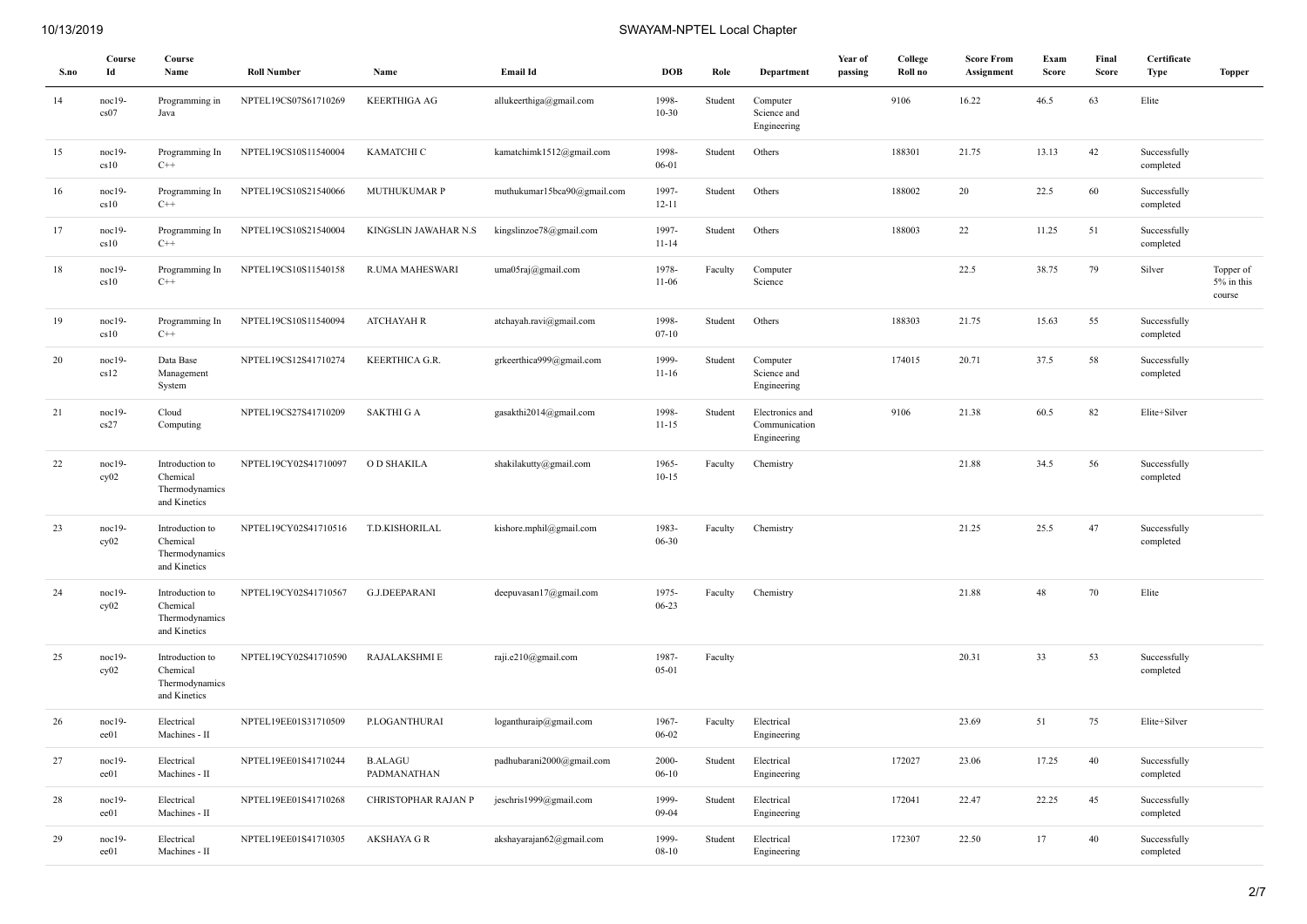| S.no | Course<br>Id     | Course<br>Name                              | <b>Roll Number</b>   | Name                        | <b>Email Id</b>                | <b>DOB</b>         | Role    | Department                                      | Year of<br>passing | College<br>Roll no | <b>Score From</b><br>Assignment | Exam<br><b>Score</b> | Final<br><b>Score</b> | Certificate<br><b>Type</b> | <b>Topper</b> |
|------|------------------|---------------------------------------------|----------------------|-----------------------------|--------------------------------|--------------------|---------|-------------------------------------------------|--------------------|--------------------|---------------------------------|----------------------|-----------------------|----------------------------|---------------|
| 30   | $noc19-$<br>ee01 | Electrical<br>Machines - II                 | NPTEL19EE01S41710320 | <b>A.BASKARAN</b>           | bassbaskaran57@gmail.com       | 2000-<br>07-03     | Student | Electrical<br>Engineering                       |                    | 172067             | 22.28                           | 11.75                | 34                    | No Certificate             |               |
| 31   | $noc19-$<br>ee01 | Electrical<br>Machines - II                 | NPTEL19EE01S41710333 | <b>EVANGELINE PRINCY .J</b> | evangelineprincy2000@gmail.com | 2000-<br>06-05     | Student | Electrical<br>Engineering                       |                    | 172001             | 23.22                           | 24.75                | 48                    | Successfully<br>completed  |               |
| 32   | $noc19-$<br>ee01 | Electrical<br>Machines - II                 | NPTEL19EE01S41710346 | <b>BALAJI</b>               | balajihitler00@gmail.com       | 2000-<br>03-27     | Student | Electrical<br>Engineering                       |                    | 172003             | 13.13                           | 16.75                | 30                    | No Certificate             |               |
| 33   | noc19-<br>ee01   | Electrical<br>Machines - II                 | NPTEL19EE01S41710371 | <b>VASUKIKALIDASS</b>       | vasukikalidass@gmail.com       | 1999-<br>08-28     | Student | Electrical<br>Engineering                       |                    | 172011             | 23.22                           | 24.25                | 47                    | Successfully<br>completed  |               |
| 34   | $noc19-$<br>ee01 | Electrical<br>Machines - II                 | NPTEL19EE01S41710383 | S.SONA                      | sonasivakumar0@gmail.com       | 2000-<br>$06 - 11$ | Student | Electrical<br>Engineering                       |                    | 172045             | 22.78                           | 34.25                | 57                    | Successfully<br>completed  |               |
| 35   | noc19-<br>ee01   | Electrical<br>Machines - II                 | NPTEL19EE01S41710394 | K. SIVASHANKARI             | shiva7shankari@gmail.com       | 2000-<br>$01 - 07$ | Student | Electrical<br>Engineering                       |                    | 172058             | 22.69                           | 27.25                | 50                    | Successfully<br>completed  |               |
| 36   | $noc19-$<br>ee01 | Electrical<br>Machines - II                 | NPTEL19EE01S41710403 | SHANMUGAPRIYA B             | priyabalu0611@gmail.com        | 1999-<br>$11-06$   | Student | Electrical<br>Engineering                       |                    | 172019             | 21.25                           | 19                   | 40                    | Successfully<br>completed  |               |
| 37   | noc19-<br>ee01   | Electrical<br>Machines - II                 | NPTEL19EE01S41710410 | M.VIJAYADHARSNI             | vijayadharsnim@gmail.com       | 1999-<br>$10 - 27$ | Student | Electrical<br>Engineering                       |                    | 172029             | 22.44                           | 17.75                | 40                    | Successfully<br>completed  |               |
| 38   | $noc19-$<br>ee01 | Electrical<br>Machines - II                 | NPTEL19EE01S41710578 | SOLAIABIRAMI                | solaiabirami2000@gmail.com     | 2000-<br>$02 - 18$ | Student | Electrical<br>Engineering                       |                    | 172005             | 20.41                           | 20                   | 40                    | Successfully<br>completed  |               |
| 39   | $noc19-$<br>ee01 | Electrical<br>Machines - II                 | NPTEL19EE01S41710593 | <b>AJITH KUMAR R</b>        | ajithajimsd07@gmail.com        | 2000-<br>05-06     | Student | Electrical<br>Engineering                       |                    | 172059             | 22.56                           | 18.5                 | 41                    | Successfully<br>completed  |               |
| 40   | $noc19-$<br>ee01 | Electrical<br>Machines - II                 | NPTEL19EE01S41710605 | M.GUNASEELAN                | guna127221@gmail.com           | 2000-<br>05-07     | Student | Electrical<br>Engineering                       |                    | 172057             | 15.59                           | 14                   | 30                    | No Certificate             |               |
| 41   | $noc19-$<br>ee01 | Electrical<br>Machines - II                 | NPTEL19EE01S41710621 | <b>J GURUPRASATH</b>        | kathiguruprasath@gmail.com     | $2000 -$<br>07-29  | Student | Electrical<br>Engineering                       |                    | 172016             | 20.47                           | 13.75                | 34                    | No Certificate             |               |
| 42   | $noc19-$<br>ee01 | Electrical<br>Machines - II                 | NPTEL19EE01S41710626 | M.BALAMURUGAN               | murugan.bala10@gmail.com       | 1982-<br>$05-09$   | Faculty | Electrical<br>Engineering                       |                    |                    | 20.25                           | 31                   | 51                    | Successfully<br>completed  |               |
| 43   | $noc19-$<br>ee04 | Fundamentals of<br>semiconductor<br>devices | NPTEL19EE04S51710512 | <b>SELVAKUMAR S</b>         | suruliselvakumar@gmail.com     | 1978-<br>$04 - 29$ | Faculty | Electronics and<br>Communication<br>Engineering |                    |                    | 10.38                           | 33                   | 43                    | Successfully<br>completed  |               |
| 44   | $noc19-$<br>ee11 | Microprocessors<br>and<br>Microcontrollers  | NPTEL19EE11S41710303 | A.MUTHEESWARAN              | muthees1999@gmail.com          | 1999-<br>$12 - 17$ | Student | Electrical<br>Engineering                       |                    | 162005             | 23.75                           | 37.5                 | 61                    | Elite                      |               |
| 45   | $noc19-$<br>ee11 | Microprocessors<br>and<br>Microcontrollers  | NPTEL19EE11S41710344 | <b>MITHRA S</b>             | mithrakumar566@gmail.com       | 1998-<br>$12-09$   | Student | Electrical<br>Engineering                       |                    | 172904             | 23.94                           | 30                   | 54                    | Successfully<br>completed  |               |
| 46   | $noc19-$<br>ee11 | Microprocessors<br>and<br>Microcontrollers  | NPTEL19EE11S41710392 | D.K.KARTHICK                | dkkarthick555@gmail.com        | 1999-<br>$04 - 26$ | Student | Electrical<br>Engineering                       |                    | 9.10616E+11        | 24.56                           | 27                   | 52                    | Successfully<br>completed  |               |
| 47   | $noc19-$<br>ee11 | Microprocessors<br>and<br>Microcontrollers  | NPTEL19EE11S41710401 | S.Y.KRITHIKA                | kirthiraj555@gmail.com         | 1999-<br>$01 - 01$ | Student | Electrical<br>Engineering                       |                    | 9106               | 23.75                           | 25.5                 | 49                    | Successfully<br>completed  |               |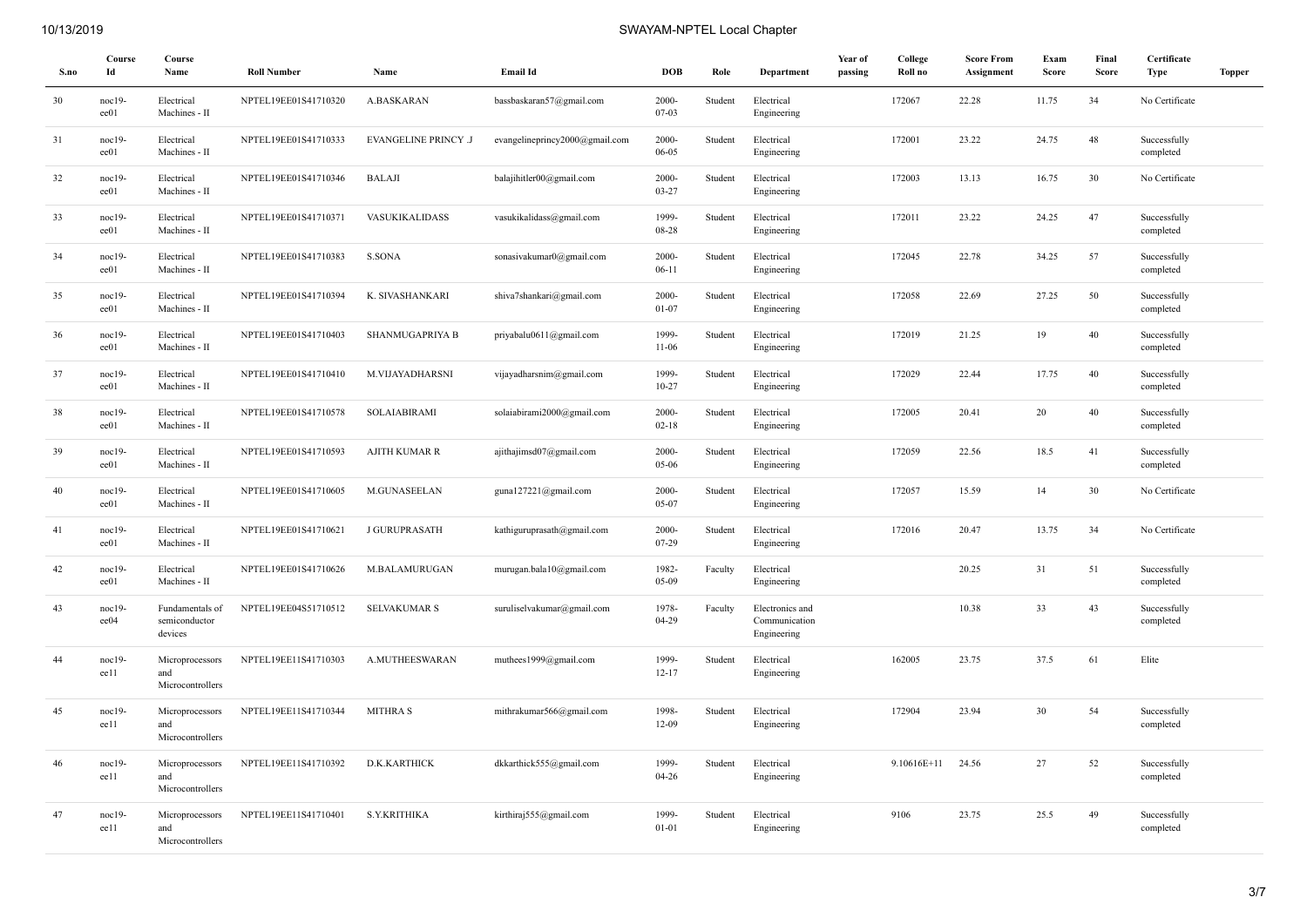| S.no | Course<br>Id     | Course<br>Name                              | <b>Roll Number</b>   | Name                               | Email Id                          | <b>DOB</b>         | Role    | Department                                      | Year of<br>passing | College<br>Roll no | <b>Score From</b><br>Assignment | Exam<br><b>Score</b> | Final<br><b>Score</b> | Certificate<br><b>Type</b> | <b>Topper</b> |
|------|------------------|---------------------------------------------|----------------------|------------------------------------|-----------------------------------|--------------------|---------|-------------------------------------------------|--------------------|--------------------|---------------------------------|----------------------|-----------------------|----------------------------|---------------|
| 48   | noc19-<br>ee11   | Microprocessors<br>and<br>Microcontrollers  | NPTEL19EE11S41710408 | <b>D.AMALA REENA</b>               | amalareena1999@gmail.com          | 1999-<br>$01-09$   | Student | Electrical<br>Engineering                       |                    | 9106               | 24.56                           | 35.5                 | 60                    | Elite                      |               |
| 49   | $noc19-$<br>ee11 | Microprocessors<br>and<br>Microcontrollers  | NPTEL19EE11S41710415 | <b>BILL JOSHUA</b><br>SWAMIDOSS .D | bill12101997@gmail.com            | 1997-<br>$10 - 12$ | Student | Electrical<br>Engineering                       |                    | 9.10616E+11        | 23.94                           | 45                   | 69                    | Elite                      |               |
| 50   | noc19-<br>ee11   | Microprocessors<br>and<br>Microcontrollers  | NPTEL19EE11S41710421 | ARAVIND.A                          | arshaaravind12@gmail.com          | 1997-<br>$11-23$   | Student | Electrical<br>Engineering                       |                    | 9106               | 23.97                           | 27                   | 51                    | Successfully<br>completed  |               |
| 51   | noc19-<br>ee11   | Microprocessors<br>and<br>Microcontrollers  | NPTEL19EE11S41710433 | <b>KOWSHIK</b>                     | aathins5@gmail.com                | 1998-<br>$12 - 23$ | Student | Electrical<br>Engineering                       |                    | 162037             | 23.16                           | 39                   | 62                    | Elite                      |               |
| 52   | noc19-<br>ee11   | Microprocessors<br>and<br>Microcontrollers  | NPTEL19EE11S41710439 | <b>S.JAYASHREE</b>                 | jsklneee@gmail.com                | 1998-<br>08-03     | Student | Electrical<br>Engineering                       |                    | 9106               | 23.13                           | 37                   | 60                    | Elite                      |               |
| 53   | noc19-<br>ee11   | Microprocessors<br>and<br>Microcontrollers  | NPTEL19EE11S41710445 | ELAKKIYA. R                        | relakiya1999@gmail.com            | 1999-<br>$05-16$   | Student | Electrical<br>Engineering                       |                    | 9106               | 21.88                           | 25.5                 | 47                    | Successfully<br>completed  |               |
| 54   | noc19-<br>ee11   | Microprocessors<br>and<br>Microcontrollers  | NPTEL19EE11S41710456 | <b>R.PRIYA</b>                     | priyaramachandraneee@gmail.com    | 1998-<br>$08 - 12$ | Student | Electrical<br>Engineering                       |                    | 162055             | 24.34                           | 35.5                 | 60                    | Elite                      |               |
| 55   | noc19-<br>ee11   | Microprocessors<br>and<br>Microcontrollers  | NPTEL19EE11S41710509 | <b>MANOHARAN S</b>                 | sharpmano@gmail.com               | 1969-<br>$03 - 03$ | Faculty | Electrical<br>Engineering                       |                    |                    | 21.16                           | 43.5                 | 65                    | Elite                      |               |
| 56   | noc19-<br>ee11   | Microprocessors<br>and<br>Microcontrollers  | NPTEL19EE11S41710560 | NIRANJANA.K                        | niranjana0066@gmail.com           | 1998-<br>$11 - 15$ | Student | Electrical<br>Engineering                       |                    | 162017             | 20.41                           | 33                   | 53                    | Successfully<br>completed  |               |
| 57   | noc19-<br>ee11   | Microprocessors<br>and<br>Microcontrollers  | NPTEL19EE11S41710583 | K.D.SUPRAJA                        | kannansupraja159@gmail.com        | 1999-<br>$04-13$   | Student | Electrical<br>Engineering                       |                    | 162020             | 22.50                           | 27                   | 50                    | Successfully<br>completed  |               |
| 58   | noc19-<br>ee11   | Microprocessors<br>and<br>Microcontrollers  | NPTEL19EE11S41710598 | <b>G SRIDURAIPANDIAN</b>           | sridurai6369@gmail.com            | 1998-<br>08-20     | Student | Electrical<br>Engineering                       |                    | 162027             | 23.16                           | 43.5                 | 67                    | Elite                      |               |
| 59   | noc19-<br>ee11   | Microprocessors<br>and<br>Microcontrollers  | NPTEL19EE11S41710610 | PRASANNA KUMAR T.G                 | prasannakumar12kln@gmail.com      | 1999-<br>$04 - 12$ | Student | Electrical<br>Engineering                       |                    | 162039             | 23.13                           | 45                   | 68                    | Elite                      |               |
| 60   | noc19-<br>ee11   | Microprocessors<br>and<br>Microcontrollers  | NPTEL19EE11S41710618 | SATHISH KUMAR V.S                  | sureshsathisheee972@gmail.com     | 1995-<br>08-13     | Student | Electrical<br>Engineering                       |                    | 162006             | 21.66                           | 34.5                 | 56                    | Successfully<br>completed  |               |
| 61   | noc19-<br>ee16   | Evolution of Air<br>Interface towards<br>5G | NPTEL19EE16S31710532 | ARAVINDA RAJAN V                   | aravindarajanvellaisamy@gmail.com | 1986-<br>$12 - 15$ | Faculty | Electronics and<br>Communication<br>Engineering |                    |                    | 6.71                            | 35.37                | 42                    | Successfully<br>completed  |               |
| 62   | $noc19-$<br>ee18 | <b>Electric Vehicles</b><br>- Part 1        | NPTEL19EE18S51710581 | DR.S.PARTHASARATHY                 | spsarathy $14@g$ mail.com         | 1977-<br>$03 - 31$ | Faculty | Electrical<br>Engineering                       |                    |                    | 25.00                           | 27                   | 52                    | Successfully<br>completed  |               |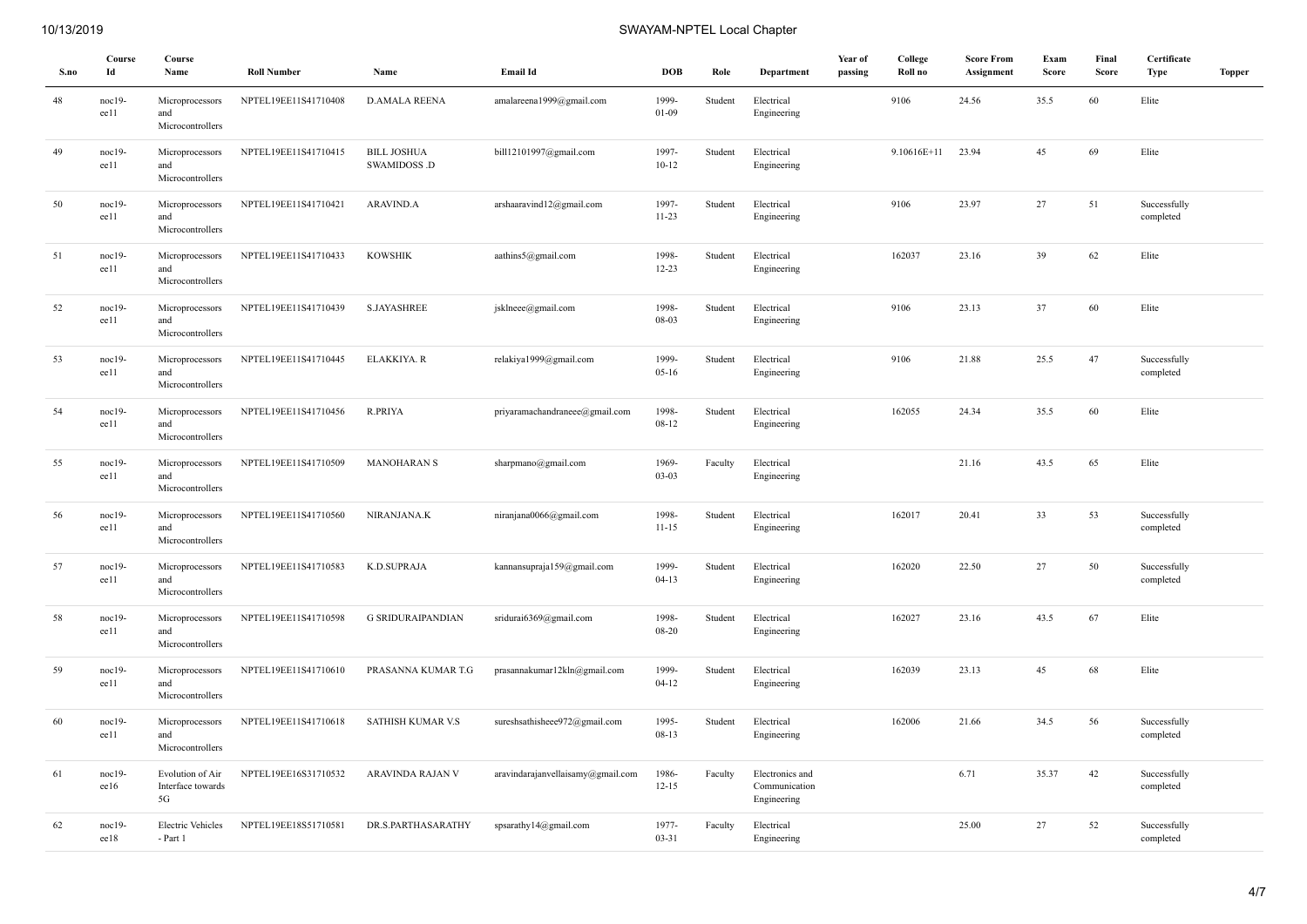| S.no | Course<br>Id     | Course<br>Name                                              | <b>Roll Number</b>                 | Name                      | Email Id                         | <b>DOB</b>            | Role    | Department                                      | Year of<br>passing | College<br>Roll no | <b>Score From</b><br>Assignment | Exam<br>Score | Final<br>Score  | Certificate<br>Type       | Topper                            |
|------|------------------|-------------------------------------------------------------|------------------------------------|---------------------------|----------------------------------|-----------------------|---------|-------------------------------------------------|--------------------|--------------------|---------------------------------|---------------|-----------------|---------------------------|-----------------------------------|
| 63   | noc19-<br>ee18   | <b>Electric Vehicles</b><br>- Part 1                        | NPTEL19EE18S51710673               | R SRIDEVI                 | sridevirs87@gmail.com            | 1987-<br>$07 - 15$    | Faculty | Electrical<br>Engineering                       |                    |                    | 25.00                           | 39            | 64              | Elite                     |                                   |
| 64   | noc19-<br>ee18   | <b>Electric Vehicles</b><br>- Part 1                        | NPTEL19EE18S51710688               | <b>V.SINDHU</b>           | sindhuvijayaregunathan@gmail.com | 1987-<br>$05 - 26$    | Faculty | Electrical<br>Engineering                       |                    |                    | 25.00                           | 31.5          | 57              | Successfully<br>completed |                                   |
| 65   | noc19-<br>ee18   | <b>Electric Vehicles</b><br>- Part 1                        | NPTEL19EE18S51710699               | VIGNESH.M                 | mvignesh1999be@gmail.com         | 1999-<br>$01-19$      | Student | Electrical<br>Engineering                       |                    | 9106               | 24.17                           | 36            | 60              | Elite                     |                                   |
| 66   | $noc19-$<br>ee18 | <b>Electric Vehicles</b><br>- Part 1                        | NPTEL19EE18S51710709               | MAHALAKSHMI<br>MAHADEVAN  | mmahalakshmi36@gmail.com         | 1980-<br>$02 - 07$    | Faculty | Electrical<br>Engineering                       |                    |                    | 25.00                           | 43.5          | 69              | Elite                     |                                   |
| 67   | $noc19-$<br>ee18 | <b>Electric Vehicles</b><br>- Part 1                        | NPTEL19EE18S51710716               | K.R.JEYAVELUMANI          | krjeya35@gmail.com               | 1972-<br>$01-03$      | Faculty | Electrical<br>Engineering                       |                    |                    | 25.00                           | 58.5          | 84              | Elite+Silver              | Topper of<br>5% in this<br>course |
| 68   | $noc19-$<br>ee18 | <b>Electric Vehicles</b><br>- Part 1                        | NPTEL19EE18S51710721               | DR. A.P.S.<br>RAMALAKSHMI | ramalakshmi.aps@gmail.com        | 1985-<br>08-31        | Faculty | Electrical<br>Engineering                       |                    |                    | 25.00                           | 51            | 76              | Elite+Silver              |                                   |
| 69   | $noc19-$<br>ee18 | <b>Electric Vehicles</b><br>- Part 1                        | NPTEL19EE18S51710731               | RANJITH KUMAR.S           | ranjithkumarkumar642@gmail.com   | 1999-<br>$04 - 26$    | Student | Electrical<br>Engineering                       |                    | 162007             | 24.17                           | 31.5          | 56              | Successfully<br>completed |                                   |
| 70   | $noc19-$<br>ee19 | Antennas                                                    | NPTEL19EE19S61710114               | K.H.UMAMAHESWARI          | umapavithra05@gmail.com          | 1998-<br>$11-05$      | Student |                                                 |                    | 9106               | 23.44                           | 33            | 56              | Successfully<br>completed |                                   |
| 71   | $noc19-$<br>ee19 | Antennas                                                    | NPTEL19EE19S61710166               | R.S.VARSHA                | rsvarsha99@gmail.com             | 1999-<br>$10 - 02$    | Student | Electronics and<br>Communication<br>Engineering |                    | 9106               | 22.81                           | 24.75         | 48              | Successfully<br>completed |                                   |
| 72   | noc19-<br>ee19   | Antennas                                                    | NPTEL19EE19S61710202               | SWETHA.M.R                | swetha.mr1999@gmail.com          | 1999-<br>$01 - 03$    | Student | Electronics and<br>Communication<br>Engineering |                    | 9106               | 20.31                           | 21.75         | 42              | Successfully<br>completed |                                   |
| 73   | $noc19-$<br>ee19 | Antennas                                                    | NPTEL19EE19S61710223               | <b>T.VANMATHI</b>         | vanmathi171@gmail.com            | 1999-<br>$01 - 17$    | Student | Electronics and<br>Communication<br>Engineering |                    | 9106               | 22.19                           | 42            | 64              | Elite                     |                                   |
| 74   | $noc19-$<br>ee19 | Antennas                                                    | NPTEL19EE19S51710603               | ANANDAN.A                 | nptelanandan@gmail.com           | 1983-<br>$05 - 10$    | Faculty | Electronics and<br>Communication<br>Engineering |                    |                    | 22.19                           | 57.75         | 80              | Elite+Silver              |                                   |
| 75   | $noc19-$<br>ee20 | Introduction to<br>Photonics                                | NPTEL19EE20S41710177               | <b>V REVATHY</b>          | revathymani2018@gmail.com        | 1981-<br>$11 - 10$    | Faculty | Physics                                         |                    |                    | 19.28                           | 37.03         | 56              | Successfully<br>completed |                                   |
| 76   | noc19-<br>ee20   | Introduction to<br>Photonics                                | NPTEL19EE20S41710219               | M. HEMALATHA              | hemalatha1887@gmail.com          | 1987-<br>$07 - 10$    | Faculty | Physics                                         |                    |                    | 19.28                           | 33.23         | 53              | Successfully<br>completed |                                   |
| 77   | $noc19-$<br>ee20 | Introduction to<br>Photonics                                | NPTEL19EE20S41710251               | R. GEETHA                 | rgeetha.phy@gmail.com            | 1979-<br>06-01        | Faculty | Physics                                         |                    |                    | 18.94                           | 30.38         | 49              | Successfully<br>completed |                                   |
| 78   | noc19-<br>ee20   | Introduction to<br>Photonics                                | NPTEL19EE20S41710312 MANJULADEVI M |                           | manjulateenu@gmail.com           | 1980-<br>06-04        | Faculty | Physics                                         |                    |                    | 18.66                           | 37.97         | 57              | Successfully<br>completed |                                   |
| 79   | noc19-<br>ee21   | Electromagnetic<br>Waves in Guided<br>and Wireless<br>Media | NPTEL19EE21S51710553               | ARUN CHITHRA.R            | arunchithra.kln@gmail.com        | 1982-<br>05-31        | Faculty | Electronics and<br>Communication<br>Engineering |                    |                    | 22.88                           | 54.26         | 77              | Elite+Silver              |                                   |
| 80   | noc19-<br>ee30   | Control<br>engineering                                      | NPTEL19EE30S31710241               | <b>BALAJI</b>             | balajihitler00@gmail.com         | $2000 -$<br>$03 - 27$ | Student | Electrical<br>Engineering                       |                    | 172003             | 2.41                            | 4.5           | $7\phantom{.0}$ | No Certificate            |                                   |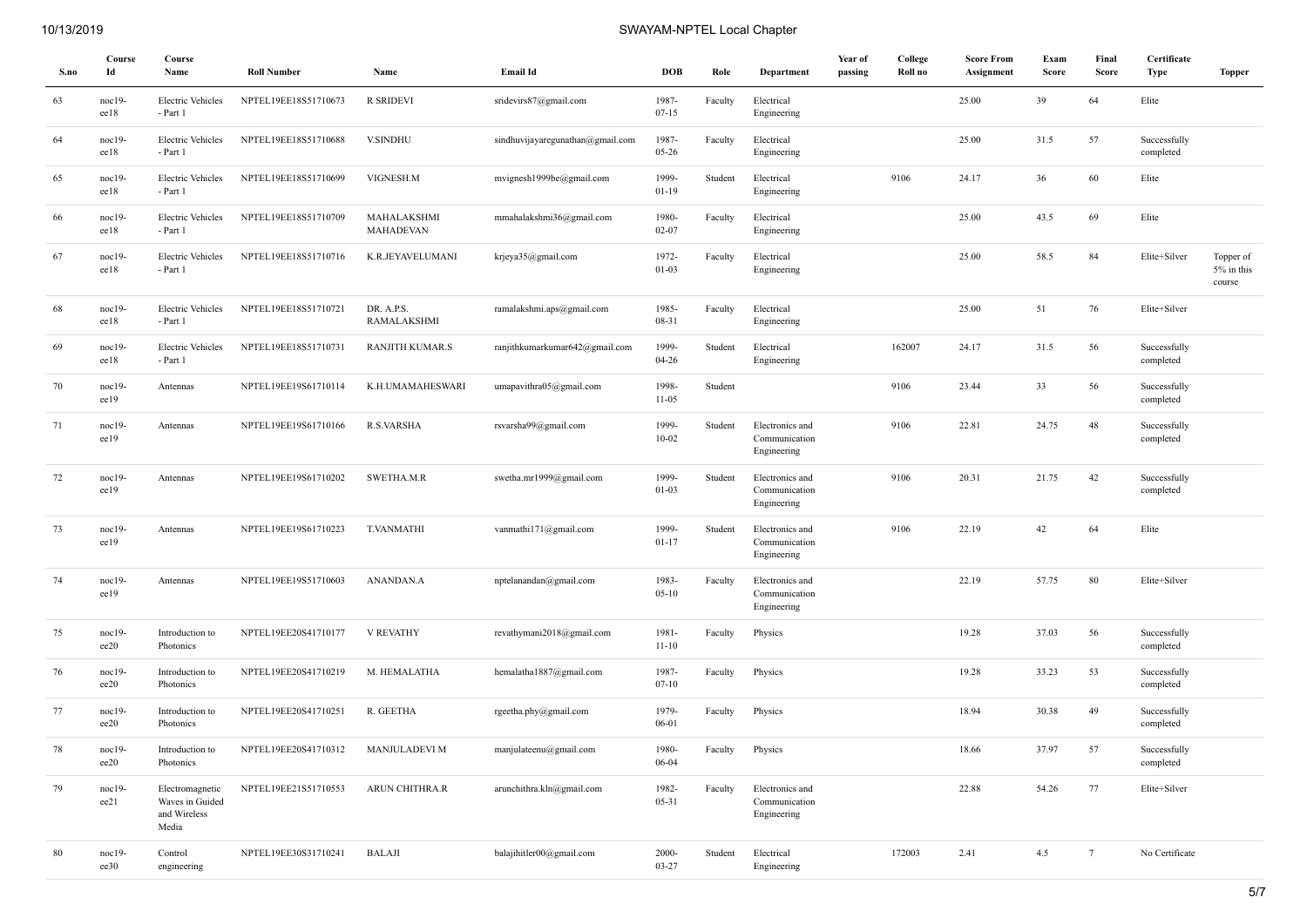| S.no   | Course<br>Id     | Course<br>Name                                                           | <b>Roll Number</b>   | Name                             | Email Id                          | <b>DOB</b>         | Role    | Department                     | Year of<br>passing | College<br>Roll no | <b>Score From</b><br>Assignment | Exam<br>Score | Final<br><b>Score</b> | Certificate<br>Type       | <b>Topper</b>                     |
|--------|------------------|--------------------------------------------------------------------------|----------------------|----------------------------------|-----------------------------------|--------------------|---------|--------------------------------|--------------------|--------------------|---------------------------------|---------------|-----------------------|---------------------------|-----------------------------------|
| 81     | $noc19-$<br>ee32 | Electronic<br>Modules for<br>Industrial<br>Applications<br>using Op-Amps | NPTEL19EE32S51710526 | DR.D.PRADEEP KANNAN              | pradeepkannand@gmail.com          | 1977-<br>$04 - 16$ | Faculty | Instrumentation<br>Engineering |                    |                    | 16.67                           | 45            | 62                    | Elite                     |                                   |
| 82     | $noc19-$<br>ee32 | Electronic<br>Modules for<br>Industrial<br>Applications<br>using Op-Amps | NPTEL19EE32S51710605 | DHANALAKSHMI K                   | srijaipriya@gmail.com             | 1987-<br>$06 - 20$ | Faculty | Instrumentation<br>Engineering |                    |                    | 18.63                           | 34.5          | 53                    | Successfully<br>completed |                                   |
| 83     | $noc19-$<br>ge02 | Effective<br>Engineering<br>Teaching In<br>Practice                      | NPTEL19GE02S11540256 | <b>B.VIJAYA LAKSHMI</b>          | bviji0677@gmail.com               | 1977-<br>$02 - 06$ | Faculty | Computer<br>Science            |                    |                    | 19.00                           | 46.01         | 65                    | Elite                     |                                   |
| 84     | $noc19-$<br>ge03 | Introduction to<br>Research                                              | NPTEL19GE03S51710612 | A.HEMALATHA                      | ahemalatharamesh@gmail.com        | 1978-<br>06-07     | Faculty | Mechanical<br>Engineering      |                    |                    | 21.75                           | 53.5          | 75                    | Elite+Silver              |                                   |
| 85     | $noc19-$<br>ge11 | Non-<br>Conventional<br>Energy<br>Resources                              | NPTEL19GE11S51710547 | PORSELVI S                       | porselvi80@gmail.com              | 1980-<br>$04 - 26$ | Faculty |                                |                    |                    | 13.13                           | 46.88         | 60                    | Elite                     |                                   |
| 86     | noc19-<br>ma02   | Integral and<br>Vector Calculus                                          | NPTEL19MA02S31710073 | <b>KANNANGB</b>                  | suriyakannan45@gmail.com          | 1994-<br>$05 - 04$ | Faculty | Mathematics                    |                    |                    | 20.22                           | 38.25         | 58                    | Successfully<br>completed |                                   |
| 87     | $noc19-$<br>me01 | Engineering<br>Mechanics -<br>Statics and<br>Dynamics                    | NPTEL19ME01S21540117 | NAGARAJAN.G.M.                   | safetynagarajan@gmail.com         | 1971-<br>$04 - 14$ | Faculty | Mechanical<br>Engineering      |                    |                    | 9.46                            | 30.5          | 40                    | Successfully<br>completed |                                   |
| $88\,$ | $noc19-$<br>me01 | Engineering<br>Mechanics -<br>Statics and<br>Dynamics                    | NPTEL19ME01S11540003 | <b>AANAND KARTHICK</b><br>G.G.R. | aanandkarthickindianggr@gmail.com | 1999-<br>$05 - 15$ | Student | Mechanical<br>Engineering      |                    | 161035             | 18.04                           | 24            | 42                    | Successfully<br>completed |                                   |
| 89     | $noc19-$<br>me01 | Engineering<br>Mechanics -<br>Statics and<br>Dynamics                    | NPTEL19ME01S11540093 | M.MATHANKUMAR                    | mmathankumar28@gmail.com          | 1998-<br>$06 - 28$ | Student | Mechanical<br>Engineering      |                    | 9.10616E+11        | 19.42                           | 21            | 40                    | Successfully<br>completed |                                   |
| 90     | $noc19-$<br>me01 | Engineering<br>Mechanics -<br>Statics and<br>Dynamics                    | NPTEL19ME01S11540381 | SAKTHIISUDARSAN.P                | sak.mdu2000@gmail.com             | 2000-<br>$11-29$   | Student | Mechanical<br>Engineering      |                    | 181004             | 7.00                            | 27.75         | 35                    | No Certificate            |                                   |
| 91     | noc19-<br>me02   | <b>Basics</b> of Finite<br>Element<br>Analysis-I                         | NPTEL19ME02S31710577 | VASURAMAN.K                      | vasuraman07@gmail.com             | 1998-<br>$05 - 26$ | Student | Mechanical<br>Engineering      |                    | 161319             | 24.50                           | 65.5          | 90                    | Elite+gold                | Topper of<br>5% in this<br>course |
| 92     | noc19-<br>me02   | <b>Basics of Finite</b><br>Element<br>Analysis-I                         | NPTEL19ME02S41710595 | P.K.AKHASH KUMAR                 | akhashkumarpka@gmail.com          | 1998-<br>$12 - 15$ | Student | Mechanical<br>Engineering      |                    | 161113             | 24.50                           | 45            | 70                    | Elite                     |                                   |
| 93     | $noc19-$<br>me02 | <b>Basics</b> of Finite<br>Element<br>Analysis-I                         | NPTEL19ME02S41710607 | <b>RAMVIGNESH M G</b>            | mgramvignesh@gmail.com            | 1998-<br>08-27     | Student | Mechanical<br>Engineering      |                    | 161107             | 24.00                           | 54            | 78                    | Elite+Silver              |                                   |